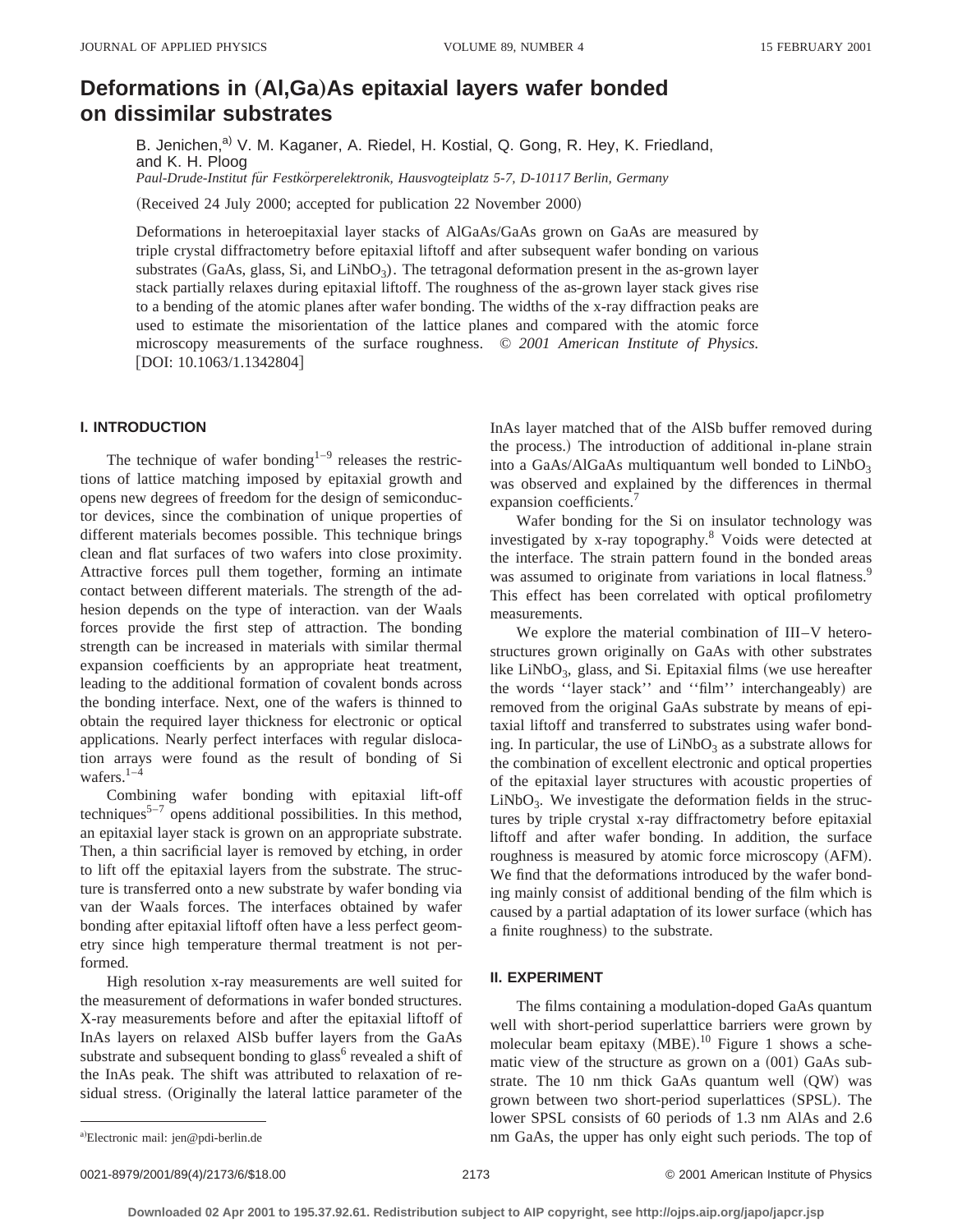

FIG. 1. Schematic view of the sample with a 10 nm thick GaAs QW grown between two short period superlattices (SPSL 1,2) on GaAs (001).

the film contains a 60 nm  $Al_xGa_{1-x}As$  layer with  $x=0.22$ and then a 20 nm GaAs cover layer. The cover layer and both the SPSL contain  $\delta$ -doping Si layers. The AlAs release layer, grown between two thick GaAs layers, was etched away during epitaxial liftoff. The thickness of the epitaxial film above the release layer amounts to 375 nm.

The technology of epitaxial liftoff and wafer bonding follows Ref. 11 and is demonstrated in Fig. 2. A 50 nm AlAs layer serves as release layer. After wax coating, the sample is dipped into 10 wt % HF acid. The etch selectivity of AlAs with respect to GaAs is  $\sim 10^8$ . Although the SPSL contain very thin AlAs layers, the effective Al content of the superlattices is near 30%. The observed etch rate of the superlattices is many orders of magnitude lower than that of pure AlAs. The wax is utilized to induce strain, thus to increase the separation between the film and the GaAs substrate as the etching proceeds. As a result, the etchant inflow and the removal of etching products are enhanced. The temperature of the HF acid is  $0^{\circ}$ C to avoid H<sub>2</sub> gas bubbles which disturb the homogeneous release etching. After removal from the substrate, the very fragile film is dipped into clean water and then transferred onto the cleaned substrate. Crucial for this process is a thin water layer remaining on the freshly etched epitaxial film, since its surface tension pulls the layer smooth. Drying at 80 °C for 30 min and using a weight of about 30  $g/cm<sup>2</sup>$  to press the film on the new substrate completes the process. Crystallographic orientations of the sur-



FIG. 2. Epitaxial liftoff technique:  $(a)$  growth of the epitaxial layer;  $(b)$ epitaxial liftoff by etching away a 50 nm AlAs thick release layer; (c) wafer bonding; (d) final structure.



FIG. 3. Triple crystal area map of the sample bonded onto GaAs. The  $(004)$ diffraction peak of the GaAs substrate and two intensity maxima of the modulation doped quantum well structure are seen. The peaks of the film are shifted by the same amount of  $q_x$  with respect to the substrate peak due to the miscut of the substrate crystal of approximately 200". The shift of the GaAs layer peak in  $q_z$  with respect to the GaAs substrate peak is due to stress relaxation inside the film after removal from the original substrate.

faces of the new substrates were  $(001)$  for Si and GaAs, but  $(10.0)$  for LiNbO<sub>3</sub>. The bonded area amounts to  $0.25-0.5$ cm2. The bonding forces are van der Waals forces. A further strengthening of these forces by annealing was proven to be impossible because of the big differences in the thermal properties of the materials. Mechanical damage of the layers is observed between 250 and 300 °C.

The original and the bonded samples were characterized by Hall measurements and high resolution x-ray diffraction in the triple crystal mode. A diffractometer with Du Mond– Bartels monochromator [symmetric Ge  $(220)$  reflection] and a channel-cut analyzer crystal [symmetric Si  $(111)$  reflection] was used. Diffraction curves were recorded near the symmetrical GaAs (004) and (002) reflections with Cu  $K\alpha_1$  radiation. Simulations of the diffraction curves were performed in dynamical approximation.<sup>12</sup>

#### **III. RESULTS**

Figure 3 shows an example of the area map near the GaAs  $(004)$  reflection of the layer stack lifted off from the initial GaAs substrate and bonded onto another GaAs substrate. The substrate reflection near  $(q_x, q_z)=(0,0)$  Å<sup>-1</sup> and the two maxima of the film near  $(q_x, q_z) = (0.0025,$  $\pm$  0.002) Å<sup>-1</sup> are clearly distinguished. Here  $q_x$  and  $q_z$  are the deviations of the scattering vector from the Bragg maximum in directions parallel and perpendicular to the sample surface, respectively. The maxima of the film are shifted along  $q_x$  with respect to the substrate peak due to different miscuts of the substrate crystals used for the growth and the wafer bonding. The shift in  $q_z$  shows that the GaAs layers of the film do not have the same lattice parameter as the new GaAs substrate, because the stresses in the film are relaxed after epitaxial liftoff and tetragonal deformation is introduced in the thin GaAs layers of the stack.

**Downloaded 02 Apr 2001 to 195.37.92.61. Redistribution subject to AIP copyright, see http://ojps.aip.org/japo/japcr.jsp**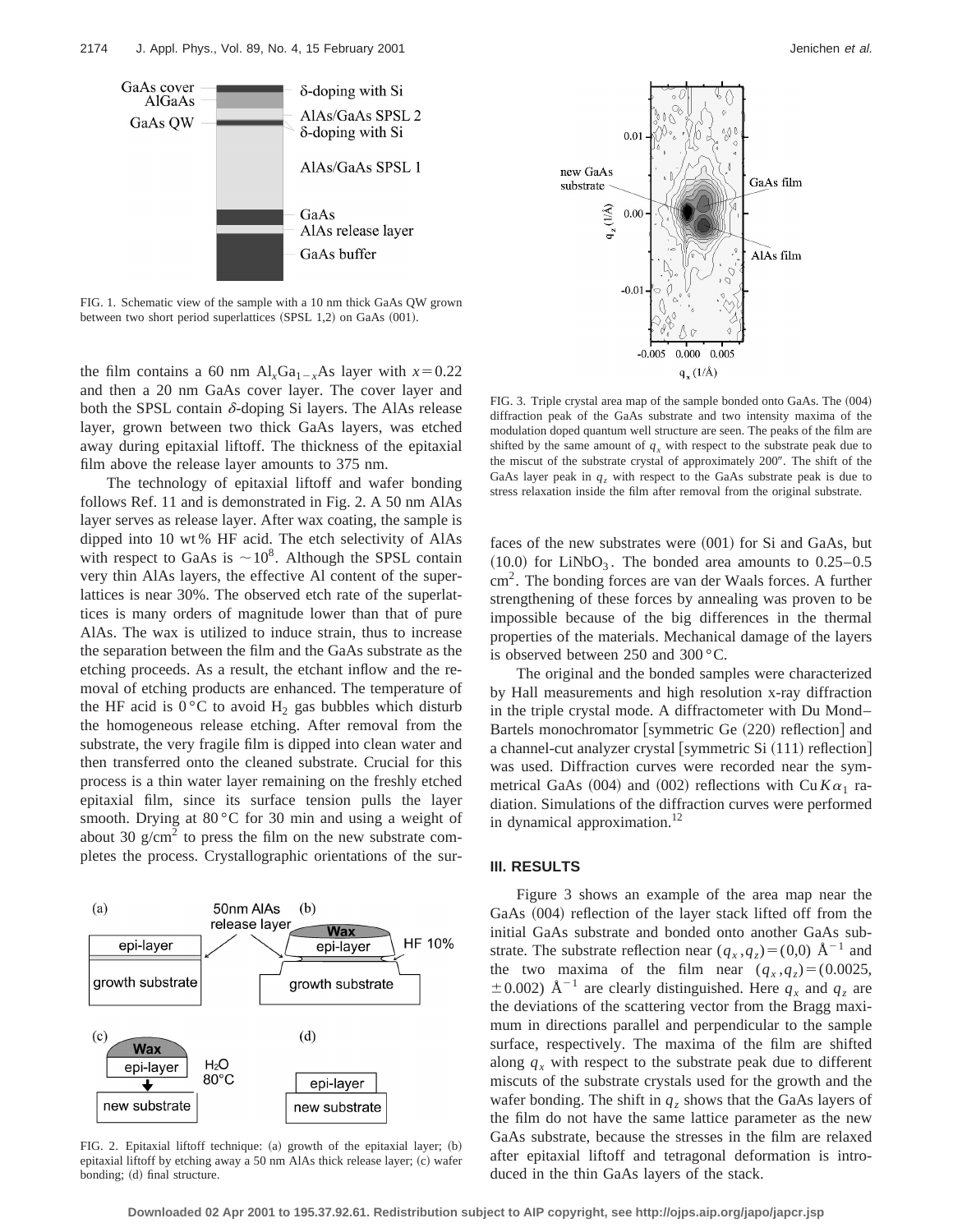

FIG. 4. Comparison of the triple-crystal  $q_z$  scans (a) and  $q_x$  scans (b) of the samples with epitaxial layer stacks: as-grown (stars) and bonded onto the different substrate materials GaAs (squares), glass (circles), Si (triangles up), and  $LiNbO<sub>3</sub>$  (triangles down). The full lines in (a) are simulations. The GaAs (004) reflection with Cu  $K\alpha_1$  radiation was used.

In Fig. 4(a), the  $q<sub>z</sub>$  scans are depicted before epitaxial liftoff (stars) and after wafer bonding to different substrates (open symbols): GaAs, glass, Si, and LiNbO<sub>3</sub>. The spacings between the GaAs substrate peak and the average lattice peak of the film as grown on GaAs remain unchanged. In the simulations shown by lines in Fig.  $4(a)$ , fully strained structures (without misfit dislocations) are assumed. Figure  $4(b)$ shows a comparison of the  $q_x$  scans of the structure as grown and bonded onto different substrates. The angular widths for the as-grown sample and the samples bonded on  $LiNbO<sub>3</sub>$  and glass are given in Table I. In addition the samples bonded on Si and GaAs showed misorientations  $\sigma/\xi$  of  $1.71 \times 10^{-4}$  and  $1.65 \times 10^{-4}$ , respectively. The broadening of the diffraction maxima is similar for the Si, glass, and the GaAs substrates and it is larger for  $LiNbO<sub>3</sub>$ .

The stress present in the original layers due to the matching of the in-plane lattice parameters to that of the GaAs substrate relaxes in a way that the peak separation between the AlAs and GaAs peaks remains nearly unchanged [see



FIG. 5. Double crystal diffraction curves of the modulation doped quantum well structure bonded onto  $LiNbO<sub>3</sub>$  (upper curve) and of the original asgrown sample (lower curve). The GaAs(002) reflection with Cu  $K\alpha_1$  radiation was used. Superstructure maxima due to the SPSLs inside the film are clearly visible. The distance between them is increased after epitaxial liftoff and wafer bonding on the  $LiNbO<sub>3</sub>$  substrate, indicating a shortening of the superlattice period by 0.26%.

Fig.  $4(a)$ , i.e., the tetragonal deformation in the AlAs (originally under compression) reduces, while the GaAs layers become tensile stressed. This results in an opposite tetragonal deformation of the GaAs cell. The elastic relaxation of the film reduces the thicknesses of the AlAs as well as the GaAs layers. This effect can be detected with high accuracy by measuring the period of the short period AlAs/GaAs superlattices inside the sample (see Fig. 1). Figure  $5$  shows double crystal measurements near the GaAs  $(002)$  reflection for the as-grown layer stack and the film bonded onto  $LiNbO<sub>3</sub>$ . Satellite reflections of the SPSLs are clearly visible. Compared with the as-grown film, the bonded one exhibits slightly broadened satellite reflections with an increased distance between them, indicating a shortening of the superlattice period by 0.26%. Care was taken in order to exclude the influence of the sample miscut on the distance of the satellite peaks by comparing measurements at different azimuths.

Figure 6 shows the surface topography of the original sample imaged by means of AFM. These measurements give the root mean square (rms) surface roughness  $\sigma_s$  of about 0.4 $\pm$ 0.1 nm with a lateral correlation length  $\xi_s$  of 1500 $\pm$ 500 nm. The AFM values were checked on the same sample by x-ray reflectivity and diffuse scattering measurements like in Refs. 13,14, which yielded  $\xi_s = 1570$  nm with a vertical correlation of the roughness over the whole film. The average

TABLE I. Rms surface roughness  $\sigma_s$ , its lateral correlation length  $\xi_s$  determined from the atomic force micrographs, the surface misorientation  $\sigma_s/\xi_s$ , and the misorientation of the lattice planes originally parallel to the surface  $\sigma/\xi$  as given by FWHM of the  $q_x$  scans in the x-ray scattering measurements, Eq. (7). The mobility of the two-dimensional electron gas  $\mu$  and the carrier concentration *n* are added.

|             |                          | AFM              |                                            | X-ray                              | Hall effect                 |                        |
|-------------|--------------------------|------------------|--------------------------------------------|------------------------------------|-----------------------------|------------------------|
| Sample      | $\sigma_{\rm c}$<br>[nm] | $\zeta_s$<br> nm | $\sigma_{s}/\xi_{s}$<br>$(\times 10^{-4})$ | $\sigma/\xi$<br>$(\times 10^{-4})$ | μ<br>$\lceil m^2/Vs \rceil$ | n<br>$[10^{16}m^{-2}]$ |
| as-grown    | $0.4 \pm 0.1$            | $1500 \pm 500$   | 2.67                                       | $\cdots$                           | 128                         | 0.99                   |
| on $LiNbO3$ | $0.3 \pm 0.1$            | $1150 \pm 500$   | 2.61                                       | 2.21                               | 121                         | 1.01                   |
| on glass    | $0.4 \pm 0.1$            | $1200 \pm 500$   | 2.33                                       | 1.62                               | 119                         | 1.01                   |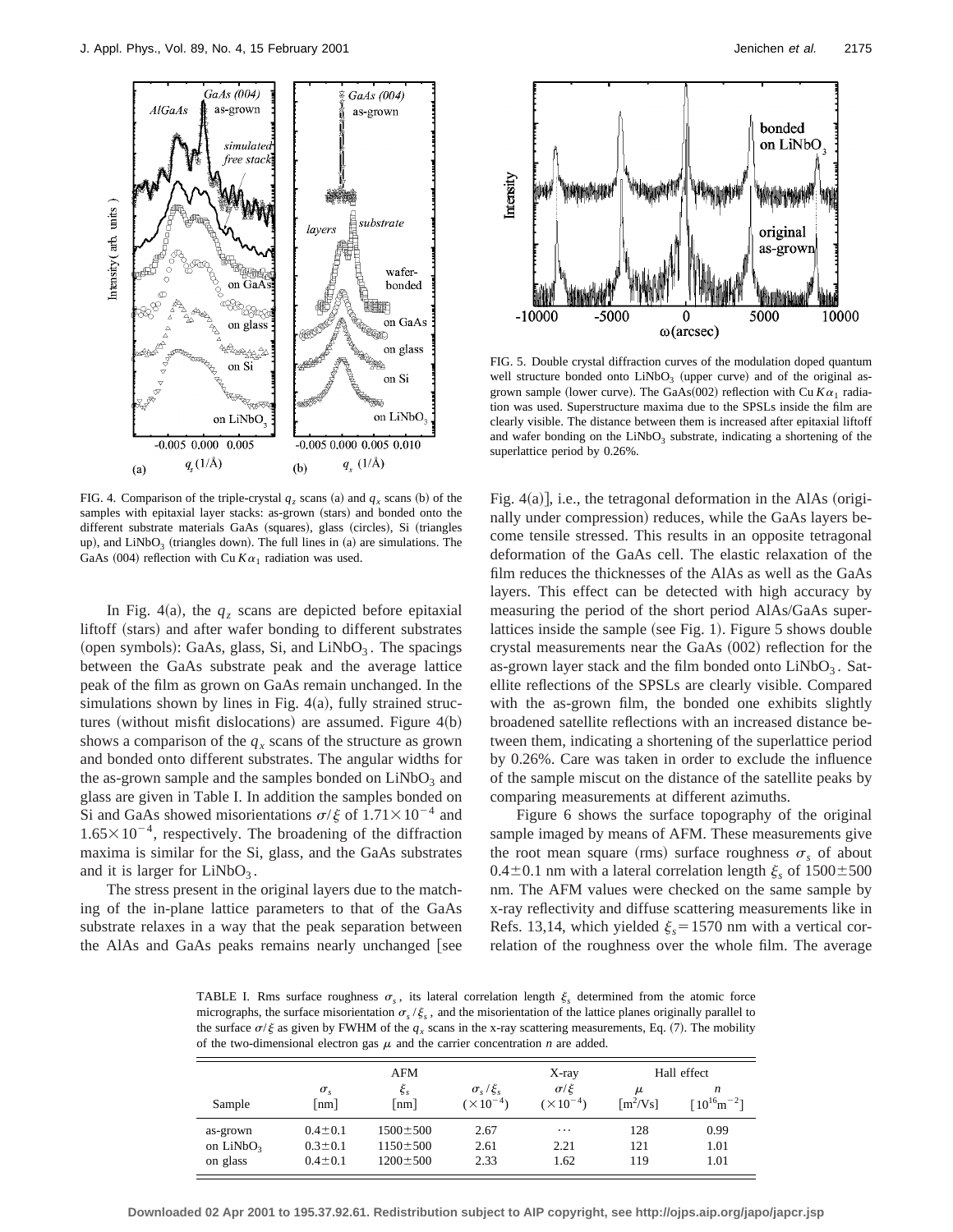

 $1 \mu m$ 

FIG. 6. Atomic force micrograph of the surface of the as-grown sample.

roughness amplitude  $\sigma_s$  was  $0.4 \pm 0.1$  nm. Such values are typical for state of the art MBE growth of AlAs/GaAs layer systems on GaAs. The AFM data obtained for the bonded films (see Table I) reveal similar values of  $\sigma_s$  and  $\xi_s$ . Substrate surface roughnesses were also checked by AFM. Whereas GaAs, Si, and glass show roughnesses near 0.5 nm the LiNbO<sub>3</sub> exhibits a larger surface rouhgness of about  $1.0$ nm. This larger  $\sigma_s$  seems to be the reason for the observed extensive broadening of the layer reflection after bonding on  $LiNbO<sub>3</sub>$ .

The structures exhibit extremely high two-dimensional electron densities *n* up to  $1.6 \times 10^{16}$  m<sup>-2</sup> and mobilities  $\mu$  up to 130 m<sup>2</sup>/(V s). The  $\delta$ -doping of the SPSL barrier creates *X*-electron gas, which is able to screen the potential fluctuations caused by the inhomogeneous distribution of the doping atoms, thereby improving the mobility of the electrons.<sup>5</sup> We could show, that those *X* electrons can be used also to screen the defects, which arise at the new interface as a result of the wafer bonding process. The high density as well as the high mobility are preserved after epitaxial liftoff and wafer bonding onto the new substrates (see Table I).

## **IV. DEFORMATIONS IN BONDED FILMS AND X-RAY DIFFRACTION PEAK WIDTHS**

Figure 7 shows an idealized model of the epitaxial film decoupled from its growth substrate, Fig.  $7(a)$ , and after the bonding, Fig.  $7(b)$ . After the film is lifted off, its misfit strains are relaxed. The average roughness of the upper and lower film surfaces is the same as that of the as-grown surface. The rms roughness and the correlation length of the surface roughness of the free film are denoted by  $\sigma_s$  and  $\xi_s$ , respectively. It follows from the x-ray measurements on the as-grown samples that the roughness of the two surfaces, as well as all interfaces inside the film, have approximately the same rms average and similar lateral correlation lengths of the roughness.



FIG. 7. A film lifted off  $(a)$  and subsequently bonded to a substrate  $(b)$ . The roughness of the lower surface of the layer stack  $\sigma_s$  causes deformation gradients in the film, in particular, local bending with rms displacement  $\sigma$ near the interface. The deformations have a lateral correlation length  $\xi$  comparable to that of the original surface roughness  $\xi_s$  of the film.

When the film is bonded onto the substrate, Fig.  $7(b)$ , its surface is deformed due to the van der Waals attraction to the substrate. The elastic strains appearing in the bulk of the film cause broadening of the x-ray diffraction peaks. We select an atomic plane close to the interface lit is shown by broken lines in Figs.  $7(a)$  and  $7(b)$ ] and denote its displacement due to film bonding by  $h(x)$ . This quantity can be considered, similarly to the common treatment of rough surfaces, as a Gaussian random function with a mean-square  $\sigma$  and a correlation length  $\xi$ . In the limiting case of an elastically soft film on a rigid smooth substrate, the parameters  $\sigma$  and  $\xi$ coincide with the corresponding values  $\sigma_s$  and  $\xi_s$  of the asgrown film. In the opposite limit of a rigid film on a soft substrate, the film is not deformed at all  $(\sigma \rightarrow 0, \xi \rightarrow \infty)$ . Generally, the roughness of the lattice planes inside the film  $\sigma$ ,  $\xi$  does not coincide with the surface roughness  $\sigma$ ,  $\xi$ .

The x-ray diffraction intensity from the strained film can be written as

$$
I(q_x, q_z) = \int_{-\infty}^{\infty} dx dx' \int_0^t dz dz' e^{iq_x(x-x')} e^{iq_z(z-z')} e^{-T}, \tag{1}
$$

where the correlation function is

$$
e^{-T(x-x',z,z')} = \langle e^{i\mathbf{Q}\cdot[\mathbf{u}(x,z)-\mathbf{u}(x',z')]}\rangle.
$$
 (2)

The integrations over *x* and  $x<sup>3</sup>$  in Eq. (1) are performed in the infinite limits while the integrations over  $z$  and  $z<sup>3</sup>$  are limited by the thickness *t* of the film. The system is translationally invariant in the plane of the interface but not normal to it. Hence, the correlation function depends on the difference  $x-x'$  and on *z* and *z'* separately. The intensity *I* depends on the wave vector deviations  $q_x, q_z$  from the Bragg point in the scattering plane. We take into account that, in the triplecrystal diffraction experiment, the divergence of the beams normal to the scattering plane is large, which leads to the integration of the intensity  $\mathcal{I}(q_x, q_y, q_z)$  over  $q_y$  and selects the plane  $y=0$  in the correlation function  $(2)$ . We choose, in accordance with the experiment, the diffraction vector **Q** to be normal to the film. Then, only the normal component  $u_7$ of the displacement vector  $\mathbf{u}(x, z)$  is of interest, one has **Q**  $\cdot$ **u**= $Qu_z$ .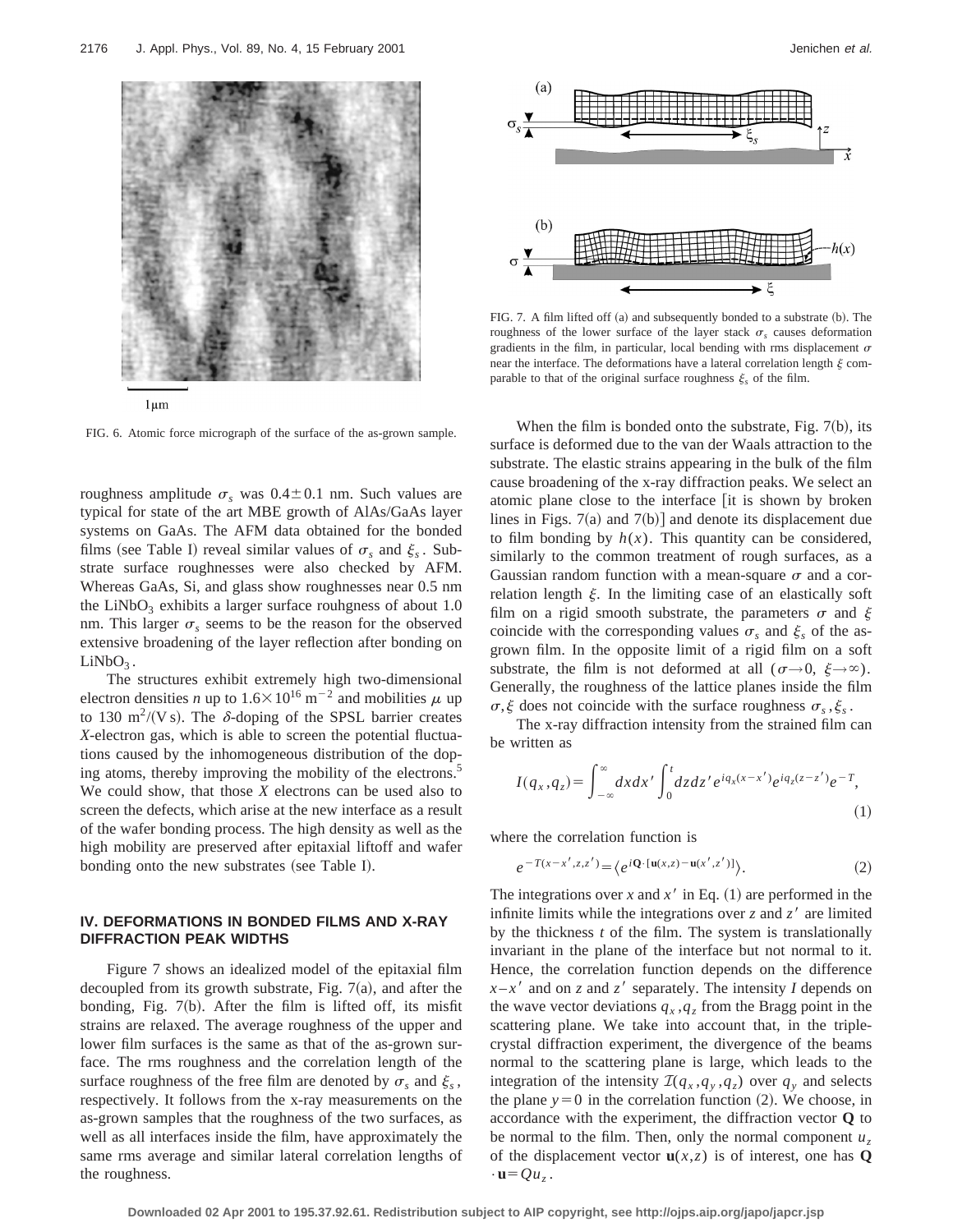In the simplest approximation of a thin film,  $t \leq \xi$ , the displacement in the film does not depend on *z* and repeats the displacement at the interface, i.e.,  $u_7(x,z) \approx h(x)$ . Then, the correlation function  $(2)$  is calculated as

$$
T(x - x') = \frac{1}{2} Q^2 \langle [h(x) - h(x')]^2 \rangle.
$$
 (3)

The correlation function does not depend on  $z$  and  $z'$  and the corresponding integrals in Eq.  $(1)$  give a term  $4q^{-2} \sin^2(q_z t/2)$ . The diffraction peak is not broadened in the  $q<sub>z</sub>$  direction compared to the undistorted film. The limit *x*  $-x' \rightarrow \infty$  gives rise to the coherent component of the intensity equal to

$$
I_{\text{coh}} = \exp(-T_{\infty})\,\delta(q_x) \frac{4\,\sin^2(q_z t/2)}{q_z^2},\tag{4}
$$

where  $\exp(-T_\infty)$  is the Debye–Waller factor,  $T_\infty = Q^2 \sigma^2/2$ , and  $\sigma = \langle [h(x)]^2 \rangle^{1/2}$  is the rms roughness. The reciprocallattice vector *Q* entering the Debye–Waller factor in the present problem is much larger than typical *z* components of the wave vectors entering similar formula in the surface roughness studies at grazing incidence. Taking the measured value of the rms roughness of the as-grown film  $\sigma_s = 0.4$  nm, we find  $Q\sigma_s \approx 18$  for the GaAs(004) reflection and the Debye–Waller factor  $\exp(-Q^2 \sigma_s^2/2) \approx 10^{-34}$ . The roughness of the lattice planes in the bonded film  $\sigma$  is comparable with  $\sigma_s$ , which explains the absence of the coherent peak from the bonded film in the experiment, Fig. 3.

The calculations of the correlation function  $(3)$  for finite  $x - x'$  can be simplified by noting that only small values  $|x-x'| \leq \xi$  are essential in the integral (1). We first expand  $h(x) - h(x')$  in Eq. (3) up to the linear term and then prove that such expansion is sufficient

$$
T(x-x') \approx \frac{1}{2} Q^2 (x-x')^2 \langle (\partial h/\partial x)^2 \rangle
$$
  
=  $-\frac{1}{2} Q^2 (x-x')^2 \frac{\partial^2 G(x)}{\partial x^2}\Big|_{x=0}$  (5)

The second derivative of the height-height correlation function  $G(x-x') = \langle h(x)h(x') \rangle$  can be estimated as  $-2(\sigma/\xi)^2$ , since  $G(x=0) = \sigma^2$  and the characteristic width of  $G(x)$  is the correlation length  $\xi$ . Then, the range of  $x - x'$ essential for the calculation of the integral (1) is  $|x-x'|$  $\sim \xi/(Q\sigma) \ll \xi$ , since  $Q\sigma \gg 1$ , as discussed above. Calculating the Gaussian integral in Eq.  $(1)$ , we find

$$
I(q_x, q_z) = \frac{4 \sin^2(q_z t/2)}{q^2} \exp(-q_x^2/q_0^2),
$$
 (6)

where  $q_0 = 2Q\sigma/\xi$ . The x-ray diffraction peak described by Eq.  $(6)$  is broadened, compared to a free-standing film, only in the  $q_x$  direction, and has a full width half maximum (FWHM) of

$$
\Delta q_x \approx 4\sqrt{\ln 2} Q \sigma / \xi. \tag{7}
$$

The qualitative interpretation of this result is straightforward. The misorientation of atomic planes  $\omega \sim \pm 2\sigma/\xi$  is given by the ratio of the height of the roughness  $\sigma$  to its lateral scale  $\xi$ . The corresponding width of the diffraction peak is  $\Delta q_x$  $\approx$ 2 $\omega Q$ .

We explore now the general case, when the displacement in the film  $u_7(x,z)$  does not coincide with that at the interface  $h(x)$  because of the stress relaxation at the free surface of the film. We write

$$
u_z(x,z) = \int_{-\infty}^{\infty} U(x-\zeta,z)h(\zeta)d\zeta,
$$
\n(8)

thus introducing the function  $U(x, z)$  which describes the *z* component of the displacement due to a point perturbation  $h(x) = \delta(x)$ . Then, the average over the Gaussian random function  $h(x)$  in Eq. (2) gives

$$
T(x-x',z,z') = \frac{Q^2}{2} \int_{-\infty}^{\infty} [U(x-\zeta,z) - U(x'-\zeta,z')]
$$

$$
\times [U(x-\zeta',z) - U(x'-\zeta',z')]
$$

$$
\times G(\zeta-\zeta')d\zeta d\zeta'.
$$
(9)

We proceed to the Fourier transforms,

$$
U(x,z) = \frac{1}{2\pi} \int_{-\infty}^{\infty} u_k(z) e^{ikx} dk,
$$
  
\n
$$
G(x) = \frac{1}{2\pi} \int_{-\infty}^{\infty} g_k e^{ikx} dk,
$$
\n(10)

and obtain

$$
T(x, z, z') = \frac{Q^2}{4\pi} \int_{-\infty}^{\infty} g_k \{ [u_k(z) - u_k(z')]^2
$$
  
-2u<sub>k</sub>(z)u<sub>k</sub>(z')cos kx) } dk. (11)

In particular, the approximation of a thin layer repeating the shape of the interface,  $u_2(x,z) = h(x)$ , gives  $u_k(z) = 1$  and reduces Eq.  $(11)$  to

$$
T(x) = \frac{Q^2}{2\pi} \int_{-\infty}^{\infty} g_k(1 - \cos kx) dk,
$$
 (12)

which is the Fourier transform of Eq.  $(3)$ .

The displacement  $u_k(z)$ cos *kx* is the solution of the elastic problem for a film with a given displacement on the lower surface (the film—substrate interface)  $u_k(z=0) = \cos kx$  and a free upper surface. The problem can be solved using the Airy stress function (Ref. 15, Sec. 24). As an additional boundary condition, necessary to solve the problem, we assume that the *x* component of the displacement **u** vanishes at the interface. The solution is cumbersome and we present here only its expansion for the wavelengths large compared to the thickness of the film,  $kt \le 1$ . It presents a correction to the initial approximation  $u_k(z) = 1$  and is sufficient for the purposes of the present article

$$
u_k(z) = 1 - \alpha k^2 z^2,\tag{13}
$$

where  $\alpha = \nu/[2(1-\nu)]$  and  $\nu$  is the Poisson ratio. Substitution of this expression into Eq.  $(11)$  gives an integral  $\int_{-\infty}^{\infty} k^4 g_k dk$ , which is equal to  $2\pi \partial^4 G(x)/\partial x^4|_{x=0}$  and can be estimated as  $2\pi\sigma^2/\xi^4$ . Then, we obtain instead of Eq. (6)